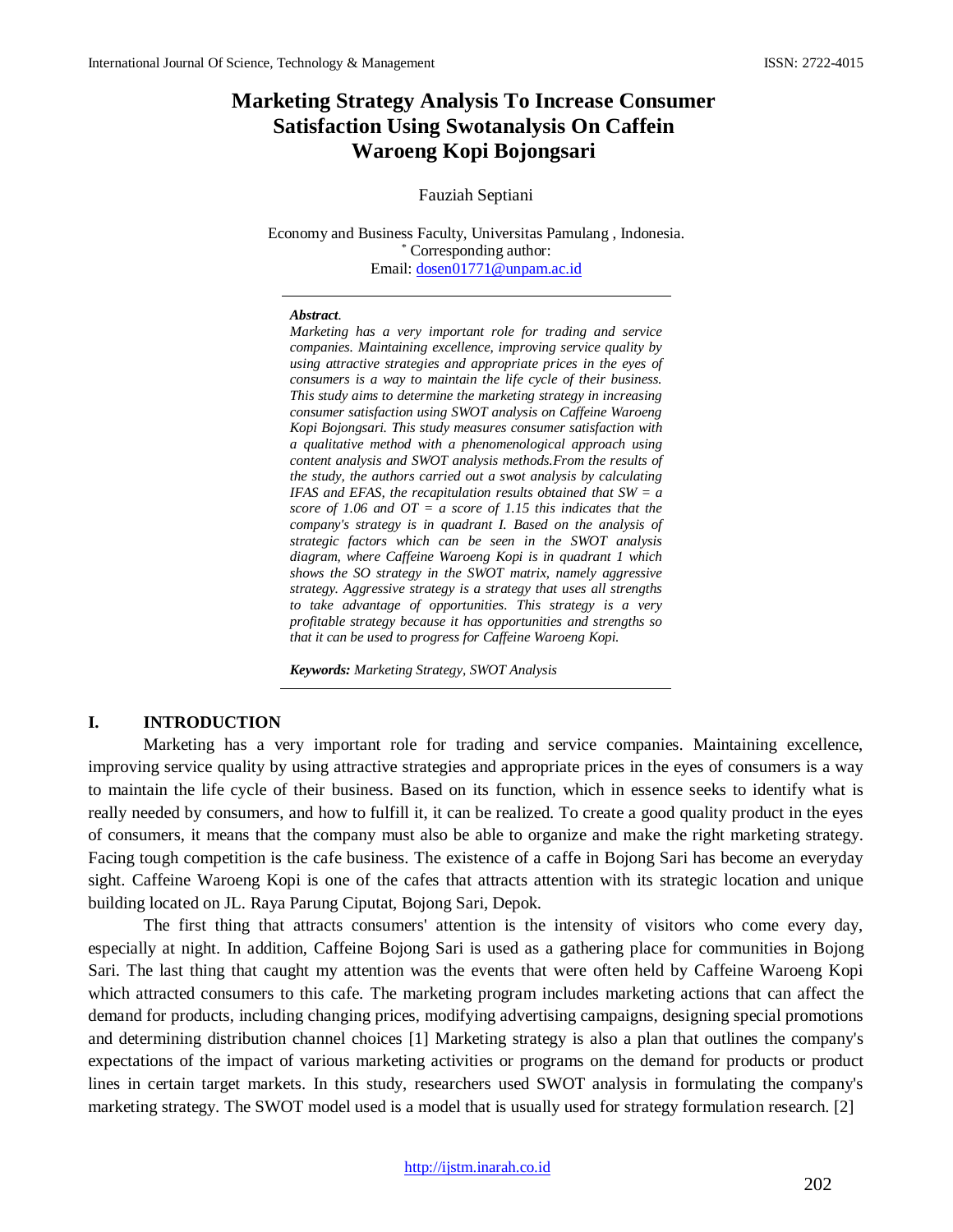#### **II. LITERATURE REVIEW**

### **Marketing strategy**

Marketing activities are always present in every business, both profit-oriented companies and social enterprises. The importance of marketing is carried out in order to meet the needs and desires of the community for a product or service. Marketing will become more and more important as people's knowledge increases. Then also in order to face competitors who from time to time are increasing. The right strategy for the company can be considered by looking at the internal conditions using the Internal Strategic Factor Analysis Sumary (IFAS) matrix and the External Strategic Factor Analysis Sumary (EFAS) matrix for the company's external conditions. SWOT analysis.

The internal and external environment can be used as an identification of industrial environmental conditions that indicate a marketing strategy that the company can focus on. [3] Based on this description, it is very interesting to examine the internal and external conditions as well as the conditions contained in Caffeine Waroeng Kopi in an effort to increase the company's product sales marketing and can provide good service to consumers.

### **SWOT concept**

SWOT analysis is used to see the strengths, weaknesses, opportunities and threats that will be faced by the company. By looking at the strengths and developing these strengths, it can be ascertained that the company will be more advanced than existing competitors. Likewise, the weaknesses they have must be corrected so that the company can continue to exist. The existing opportunities must be utilized as well as possible by the company so that sales volume can increase. And the threats that will be faced by the company must be faced by developing a good marketing strategy.

SWOT analysis is the identification of various factors systematically to formulate corporate strategy. This analysis is based on logic that can maximize (Strengths) and (Opportunities), but simultaneously can minimize weaknesses (Weaknesses) and Threats (Threats), [4]. The strategic decision-making process is always related to the development of the company's mission, goals, strategies and policies. Thus, strategic planning must analyze the company's strategic factors (strengths, weaknesses, opportunities and threats) in the current conditions. More in terms of SWOT each part can be seen as follows [5]:

- a. Strengths are an advantage of resources, skills or other capabilities relative to competitors and the needs of the market served or to be served by the company.
- b. Weaknesses (weaknesses), are limitations or deficiencies in resources, skills and abilities that seriously hinder the effective performance of a company.
- c. Opportunities (opportunities), for the company is a favorable situation in the corporate environment. In other words, what business opportunities can be created because of the circumstances that allow for it.
- d. Threats (threats), for companies are unfavorable situations that may arise due to environmental factors and government policies. The essence of a well formulated strategy is the right fit between the opportunities and threats facing the company itself.

The preparation of a strategic plan is intended to estimate the shape to the organization of threats (theaters) that must be avoided, strengths (Strengths) owned by the company, weaknesses (Weaknesses) that must be improved towards a better direction and challenge opportunities (Opportunities) that must be utilized as well as possible. -good. SWOT analysis is based on the assumption that an effective strategy will generate strengths and opportunities and minimize weaknesses and threats. Strengths are resources, skills relative to competitors and the needs of the market served by the company, strengths are distinctive competencies that give companies a comparative advantage in the market.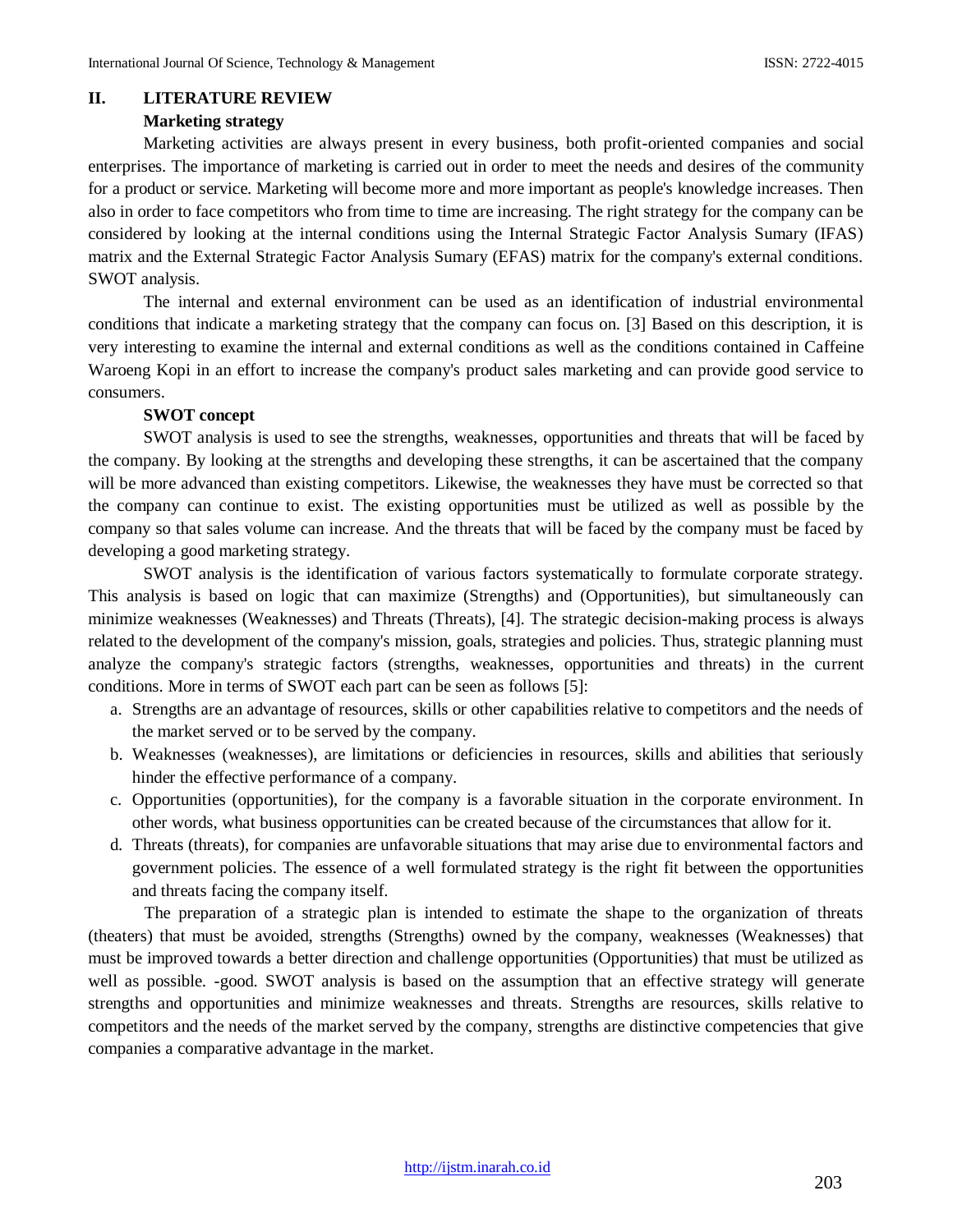Strength can be contained in:

- a. resource shortage
- b. Positive company image
- c. Market leadership
- d. Buyer relationship with supplier
- e. Trust with interested parties. [6]

Opportunity is an important situation that is profitable in a company environment in a business unit. Important trends are a source of opportunity.The environmental conditions that can be utilized include:

- a. Important trends that occur among product users. Identify market segments that were previously neglected.
- b. Changes in legislation that open up new opportunities in business activities.
- c. Changes in the situation and conditions of competition
- d. Good relationship with friendly buyers
- e. Harmonious supplier relationships Weaknesses are delays or deficiencies in resources, skills and capabilities that hinder the company's effective performance. [7]
	- In practice, various limitations and shortcomings of these abilities can be seen in:
	- a. Owned facilities and infrastructure
	- b. Financial resources
	- c. Low managerial capability
	- d. Marketing skills that are not in accordance with market demands
	- e. Products that consumers do not or are interested in
	- f. Inadequate level of profit. [8]

A threat is a significant unfavorable situation in a business environment or unit. Threats are a major nuisance to the company's current or desired position. If it is not limited, the threat will become an obstacle for the business unit concerned both now and in the future. Examples of threats include:

- a. Entry of new competitors
- b. Slow market growth
- c. Increased bargaining power of important buyers or suppliers
- d. Uncontrolled technological developments and changes
- e. Restructive changes to laws and regulations. [9]

## **III. METHODS**

Coffee marketing strategy data at Caffeine Waroeng Kopi Bojong sari was collected through field observations, direct interviews with respondents using questionnaires. The focus of the research is a variable that will provide clear boundaries for the things to be researched to answer the existing problems. The analytical method used is descriptive analysis method. Descriptive analysis method is a way of formulating and interpreting existing data so as to provide a clear picture of strengths, weaknesses, opportunities, and threats and also measure consumer satisfaction with a qualitative method with a phenomenological approach using content analysis and SWOT analysis on Caffeine Waroeng Kopi. SWOT analysis is the identification of various factors systematically to formulate company strategy. This analysis is based on logic that can maximize strengths and opportunities, but at the same time minimize weaknesses and threats.

## **IFAS Matrix**

After the internal strategic factors of a company are identified, an IFAS table is compiled to formulate the internal strategic factors in the Strengths and Weakness framework.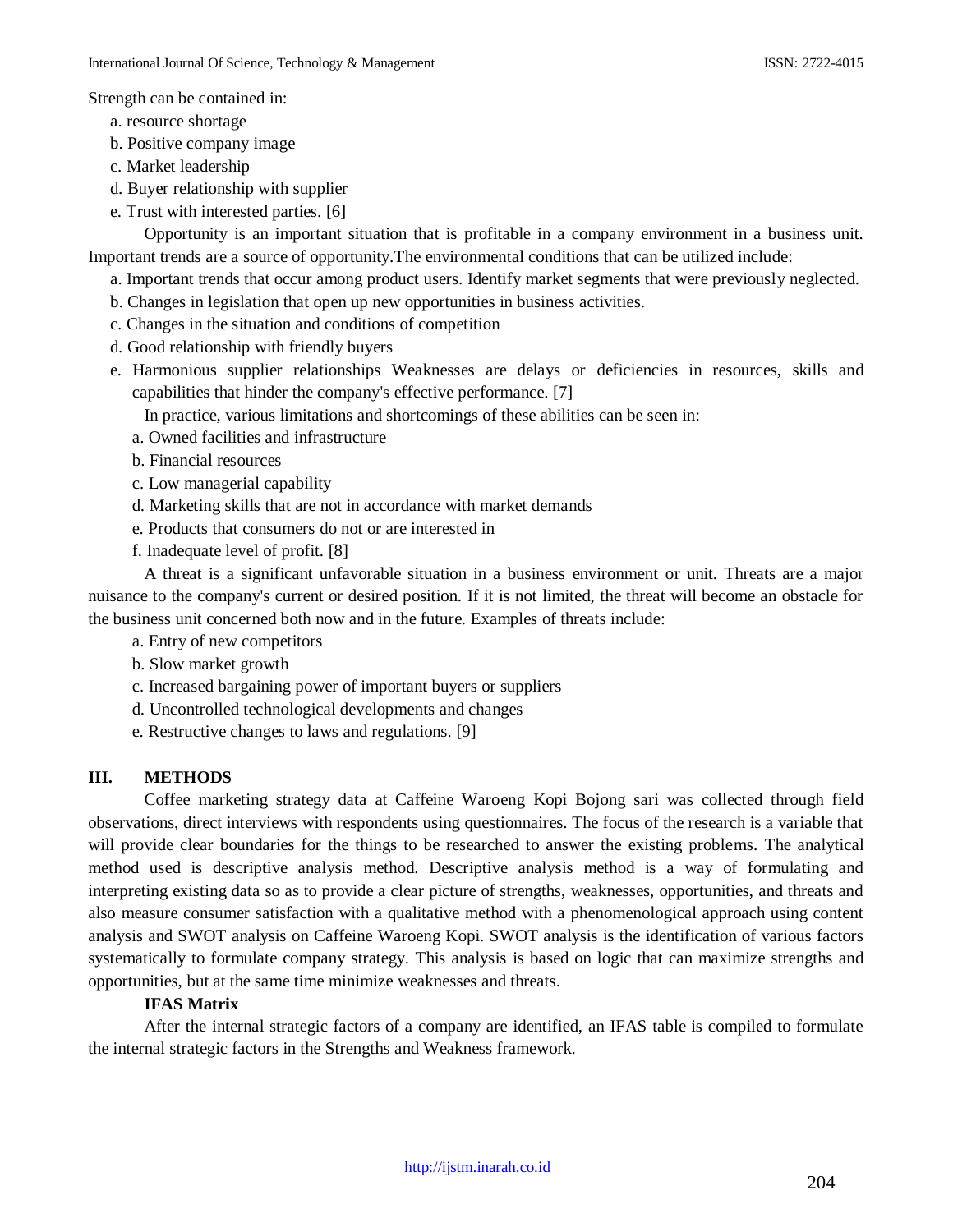| <b>Factors</b>                                           | Weight | Rating | <b>Score</b> |
|----------------------------------------------------------|--------|--------|--------------|
| <b>Internal Strategy</b>                                 |        |        |              |
| <b>Strenghts</b>                                         |        |        |              |
| - Affordable product prices                              | 0.20   | 4      | 0.80         |
| - Popular with young people                              | 0.15   | 3      | 0.45         |
| - Available raw materials                                | 0.16   | 3      | 0.48         |
| - Easy to carry and practical packaging                  | 0.21   | 4      | 0.83         |
| - Interesting coffee shop concept                        | 0.15   | 3      | 0.45         |
| -Availability of complete facilities (wift, toilet, 0.13 |        | 3      | 0.39         |
| prayer room)                                             |        |        |              |
|                                                          | 1      |        | 3.41         |
| <b>Weakness</b>                                          |        |        |              |
| Low brand awareness                                      | 0.35   | 3      | 1.05         |
| Promotional facilities that have not been 0.15           |        | 2      | 0.30         |
| maximized, especially for coffee shops that              |        |        |              |
| have just opened                                         |        |        |              |
| Limited social media success (small number of 0.15       |        | 2      | 0.30         |
| followers and not yet wide audience reach)               |        |        |              |
| Another stronger competitor                              | 0.35   | 2      | 0.70         |
|                                                          |        |        | 235          |

**Fig 1.** Matriks IFAS

## **EFAS Matrix**

Analyze the external environment to find out various possible opportunities and threats that may affect the company's products in the future.

| <b>Factors</b><br><b>External Strategy</b> |                                                 | Weight | <b>Rating</b> | Score |
|--------------------------------------------|-------------------------------------------------|--------|---------------|-------|
|                                            |                                                 |        |               |       |
| <b>Opportunities</b>                       |                                                 |        |               |       |
|                                            | Building new coffee product innovations         | 0.25   | 4             |       |
|                                            | Building relationships with customers           | 0.10   | ٩             | 0.30  |
| ۰                                          | Attract new customers with special offers       | 0.25   | 3             | 0.75  |
| ۰                                          | Respond to requests for delivery services (for  | 0.20   | 3             | 0.60  |
|                                            | example in online motorcycle taxi applications) |        |               |       |
|                                            | Opened an outlet in a new location              | 0.20   | 4             | 0.80  |
|                                            |                                                 |        |               | 3.45  |
| <b>Threats</b>                             |                                                 |        |               |       |
|                                            | Unstable rawmaterial prices                     | 0.20   | 2             | 0.4   |
|                                            | High level of coffee shop competition           | 0.50   |               |       |
|                                            | Bad ratings from consumers                      | 0.30   | ٩             | 0.9   |
|                                            |                                                 |        |               | 23    |

**Fig 2.** EFAS MATRIX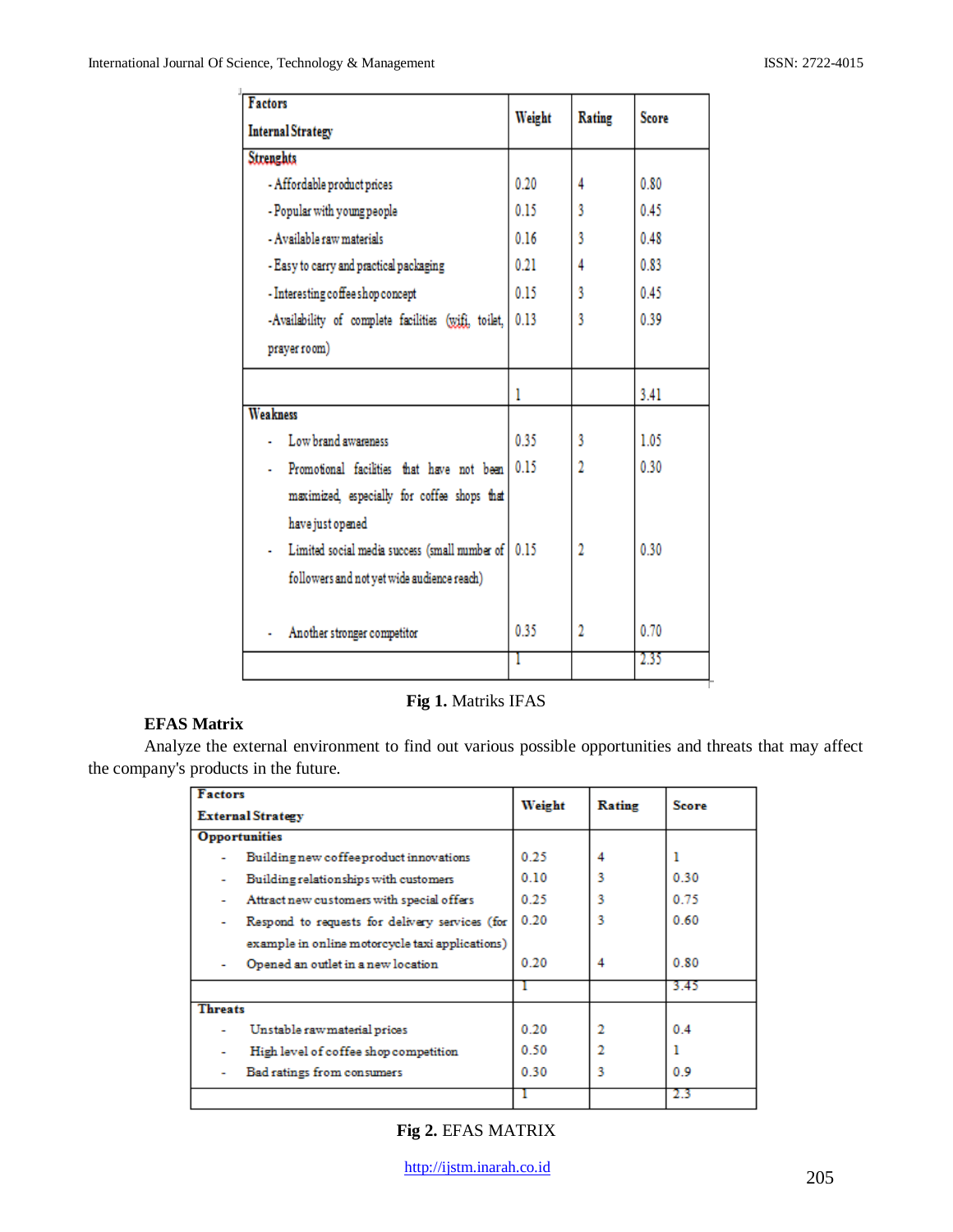### **SWOT Analysis Chart**

This study shows that the company's performance can be determined by a combination of internal and external factors. Both of these factors should be considered in the SWOT Analysis. Based on the combination of the company's internal and external factors, the company's current strategic position will be obtained. This strategic position will determine the location of the company's strategic quadrant. The location of these quadrants will be used as a fundamental analysis of future strategies. These quadrants can be clearly observed according to [10] through the following SWOT analysis diagram

#### Various Opportunities (External)



**Fig 3.** SWOT Analysis Chart

### **IV. RESULT AND DISCUSSION**

By using the EFAS and IFAS methods, several alternatives emerged in the marketing strategy of Caffeine Waroeng Kopi Bojong Sari:

| <b>IFAS</b>    |                             |                                              |                                      |
|----------------|-----------------------------|----------------------------------------------|--------------------------------------|
| <b>EFAS</b>    |                             | <b>Strenghts</b>                             | <b>Weakness</b>                      |
|                |                             | - Affordable product prices                  | Low brand awareness                  |
|                |                             | - Popular with young people                  | Promotional facilities that have not |
|                |                             | - Available raw materials                    | been maximized, especially for       |
|                |                             | - Easy to carry and practical packaging      | coffee shops that have just opened   |
|                |                             | - Interesting coffee shop concept            | Limited social media success         |
|                |                             | - Availability of complete facilities (wifi, | (small number of followers and not   |
|                |                             | toilet, prayer room)                         | vet wide audience) Other stronger    |
|                |                             |                                              | competitors                          |
|                | <b>Opportunities</b>        | <b>Strategy SO</b>                           | <b>Strategy WO</b>                   |
|                | Building<br>coffee<br>new   | With affordable product prices,              | Expanding promotions so that         |
|                | product innovations         | cafes must build new product                 | more young people are interested     |
|                | Building relationships with | innovations                                  | in this eafá                         |
|                | customers                   | Build more relationships with                | Redevelop the distribution channel   |
|                | Attract new customers       | customers especially most of the             | using social media                   |
|                | with special offers         | customers are young people                   |                                      |
|                | Respond to requests for     | Using<br>a<br>more<br>complete               |                                      |
|                | delivery services<br>(for   | distribution channel using the               |                                      |
|                | example<br>online<br>'n     | right market place                           |                                      |
|                | motorcycle<br>taxi          |                                              |                                      |
|                | applications)               |                                              |                                      |
|                | Opened an outlet in a new   |                                              |                                      |
|                | location                    |                                              |                                      |
| <b>Threats</b> |                             | <b>Strategy ST</b>                           | <b>Strategy WT</b>                   |
|                | Unstable raw material       | More stabilizing the price of raw            | Increase brand awareness             |
|                | prices                      | materials because the demand is              | Increase promotion in various        |
|                | High level of coffee shop   | growing steadily                             | media                                |
|                | competition                 | Increase marketing through social            |                                      |
|                | Bad<br>from<br>ratines      | media                                        |                                      |
|                | consumers                   | Maximized service quality                    |                                      |
|                |                             |                                              |                                      |

**Fig 3.** SWOT strategy analysis using IFAS and EFAS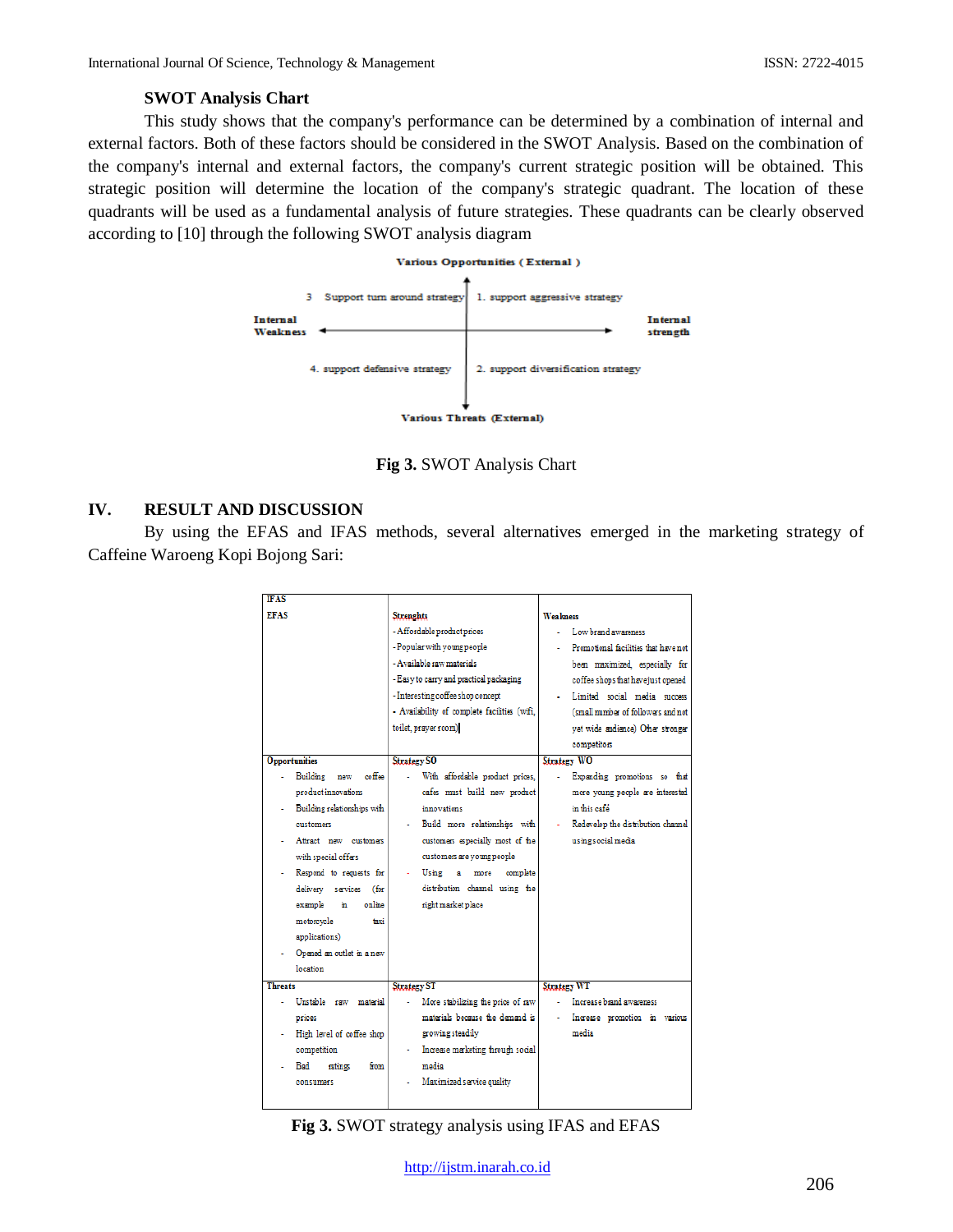| М                  | <b>IFAS</b>          |          | <b>EFAS</b>          |                |
|--------------------|----------------------|----------|----------------------|----------------|
|                    | <b>Strenghts</b>     | Weakness | <b>Opportunities</b> | <b>Threats</b> |
| Marketing Strategy | 3.33                 | 2.35     | 3.45                 | 2.3            |
| Quadrant           | $3.33 - 2.35 = 1.06$ |          | $3.45 - 2.3 = 1.15$  |                |

### **Fig 4.** IFAS and EFAS Score Recapitulation

Based on the analysis of internal strategy factors that can be seen in the SWOT analysis diagram, where the position of Caffeine Waroeng Kopi is in quadrant 1 which shows the SO strategy in the SWOT matrix, namely aggressive strategy. Aggressive strategy is a strategy that uses all strengths to take advantage of opportunities. This strategy is a very profitable strategy because it has opportunities and strengths so that it can be used for the advancement of Caffeine Waroeng Kopi, cafes should promote more actively and also have to innovate on existing products.

## **V. CONCLUSION**

Based on the results of research and discussions that have been carried out on Kapal Api coffee, it can be concluded that the appropriate strategies are aggressive strategies and SO strategies because of Caffeine Waroeng Kopi Bojong Sari coffee. currently has profitable strengths and opportunities, then this strategy is the right one to use for the advancement of Caffeine Waroeng Kopi, such as:

- 1. By calculating EFAS and IFAS, it is obtained for the S-W strategy a score of 1.06 and O-T got a score of 1.15, this shows that the company's strategy has opportunities and strengths so that it can take advantage of existing opportunities by carrying out an aggressive strategy.
- 2. Develop market potential, continue to innovate, continue to carry out more attractive promotions and add variations to existing products.
- 3. The SWOT analysis shows that the company must better maintain its current image by marketing more through social media because basically this cafe is very popular among young people with existing brands and maintain product quality and maintain consumer trust because it is the most important aspect that must be guarded.

### **REFERENCES**

- [1] Tjiptono, Fandy. 2014, Pemasaran Jasa Prinsip, Penerapan, dan Penelitian, Andi Offset, Yogyakarta
- [2] Inayati, T., Evianah, E., & Prasetya, H. (2018). Perumusan strategi dengan analisis swot pada usaha mikro kecil menengah. *UNEJ e-Proceeding***.**
- [3] Ningrum, 2010. Lingkungan Internal maupun Eksternal. Diunduh pada http://ejournal.undip.ac.id
- [4] Rangkuti, Freddy. 2018. Analisis SWOT: Teknik Membedah Kasus Bisnis Cara Perhitungan Bobot, Rating, dan OCAI. Jakarta: PT. Gramedia Pustaka Utama
- [5] Darmawan, N., Umar, S., & Pribadi, H. PEMASARAN BARANG JADI BERBASIS KAYU EBONI DI PERUSAHAAN SUMBER URIP EBONI MELALUI ANALISIS SWOT. *Jurnal Warta Rimba*, *8*(1), 34-41.
- [6] Sulistiani, D. (2014). Analisis swot sebagai strategi perusahaan dalam memenangkan persaingan bisnis. *el-Qudwah*.
- [7] Novia, C., Saiful, S., & Utomo, D. (2021). Analisis SWOT peningkatan daya saing pada UKM keripik nangka di Kabupaten Malang. *Teknologi Pangan: Media Informasi dan Komunikasi Ilmiah Teknologi Pertanian*, *12*(1), 61-69.
- [8] Chandra, R. (2019). ANALISIS STRATEGI PERSAINGAN PASAR DENGAN MODEL SWOT PADA RUMAH MAKAN AYAM PENYET PAK ULIS DI LANGSA. *Jurnal Penelitian Ekonomi Akuntansi (JENSI)***,** *3*(2), 162-173.